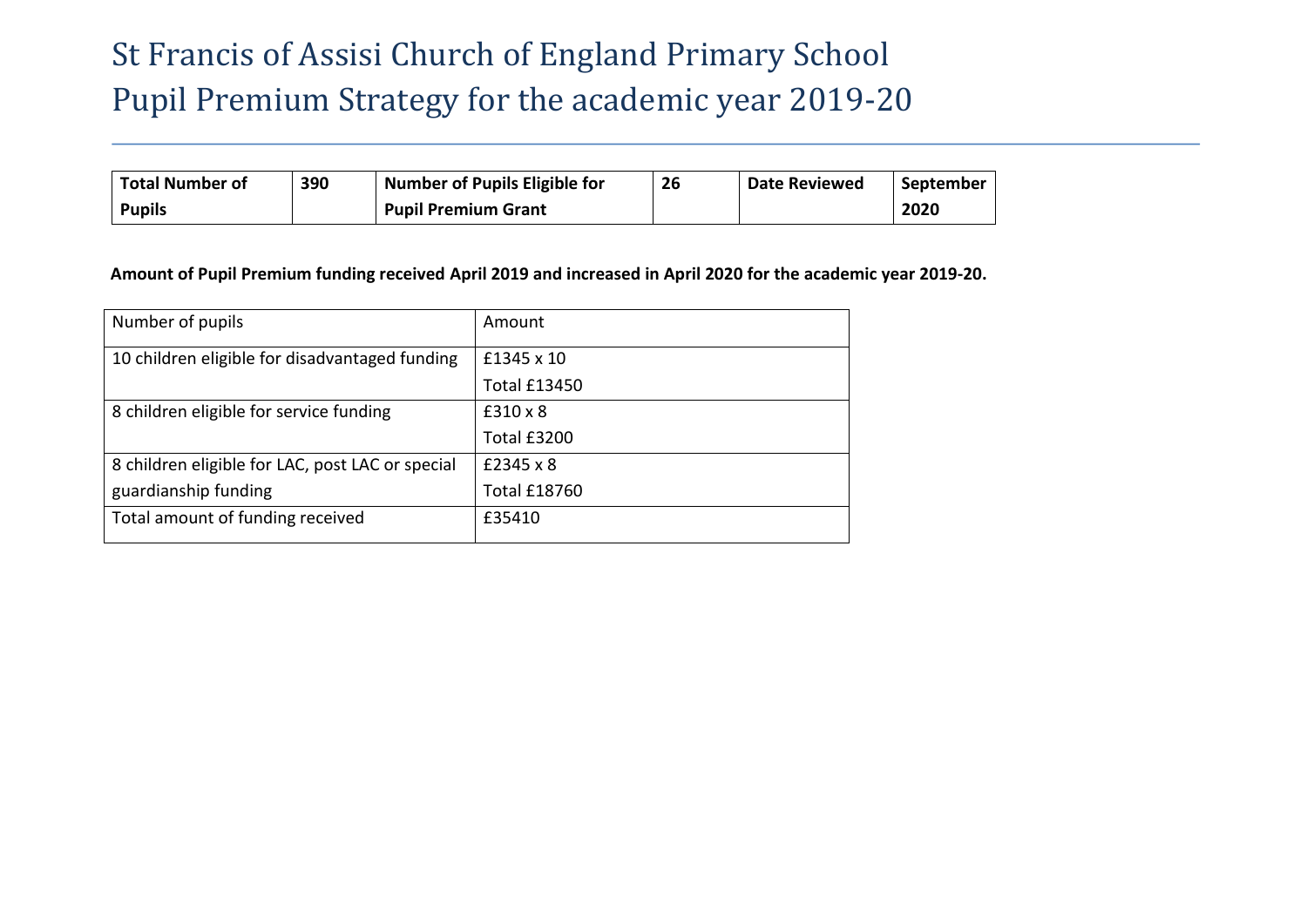#### **Identified barriers to future attainment**

St Francis of Assisi Primary School has identified the following as barriers for some of the pupils currently in receipt of Pupil Premium:

|                | Academic barriers                                                                                                                                                                                                                                                                                                                      |
|----------------|----------------------------------------------------------------------------------------------------------------------------------------------------------------------------------------------------------------------------------------------------------------------------------------------------------------------------------------|
|                | Social and emotional welfare – the emotional wellbeing of our children (including developmental vulnerabilities through attachment<br>difficulties) or their ability to socialise appropriately, potentially affecting their ability to learn and make progress, supporting those<br>children who have parents on tour/away from home. |
| $\overline{2}$ | Rates of progress – the number of children making accelerated progress, reaching GLD at EYFS, achieving national benchmarks at KS1<br>and $2.$                                                                                                                                                                                         |
| 3              | Gross and fine motor control - skills that are not secure, impacting on writing progress.                                                                                                                                                                                                                                              |
| 4              | Sensory difficulties - are able to self-regulate, and use strategies to cope in less structured situations.                                                                                                                                                                                                                            |
|                | <b>Additional Barriers</b>                                                                                                                                                                                                                                                                                                             |
|                | Access to extra-curricular activities - educational experiences such as trips, extra-curricular clubs, to help develop life skills, aspirations<br>and participation in physical activities. This supports with 'poverty proofing'. Some pupils also use these to support area 1 of Academic<br>Barriers.                              |
| 2              | Punctuality and attendance – external factors impacting on this.                                                                                                                                                                                                                                                                       |

**Due to low numbers of pupils in receipt of Pupil Premium Funding, specific data has been provided in a limited format to ensure anonymity for pupils across school. We wish to ensure that equality for all is prevalent at St Francis of Assisi Church of England Primary School.**

## **Key expenditure – how the allocation will be spent for the period Sept 19-Sept 20. Additions will be made following each period of review.**

| Area of spend                                                            | <b>Focus/Barrier</b>         | <b>Total allocation</b> |
|--------------------------------------------------------------------------|------------------------------|-------------------------|
| Educational experiences - trips, residential visits including RobinWood, | <b>Additional Barrier 1</b>  | £600                    |
| music and sporting clubs                                                 |                              |                         |
| Continued employment of Pupil Premium Champion two-three half            | <b>All Barriers</b>          | £6000                   |
| days each week                                                           |                              |                         |
| Additional TA and teacher support in all classes and in small            | <b>Academic Barriers 1-4</b> | £20000                  |
| groups/individual basis, targeted PP focus in Y3 and Y4, support in      |                              |                         |
| liaison with pupils in Upper KS2 in addition to HNF, interventions,      |                              |                         |
| training and development                                                 |                              |                         |
| Release of SENDCO, Maths and English leads                               | Academic Barriers 2, 3       | £1530                   |
|                                                                          |                              |                         |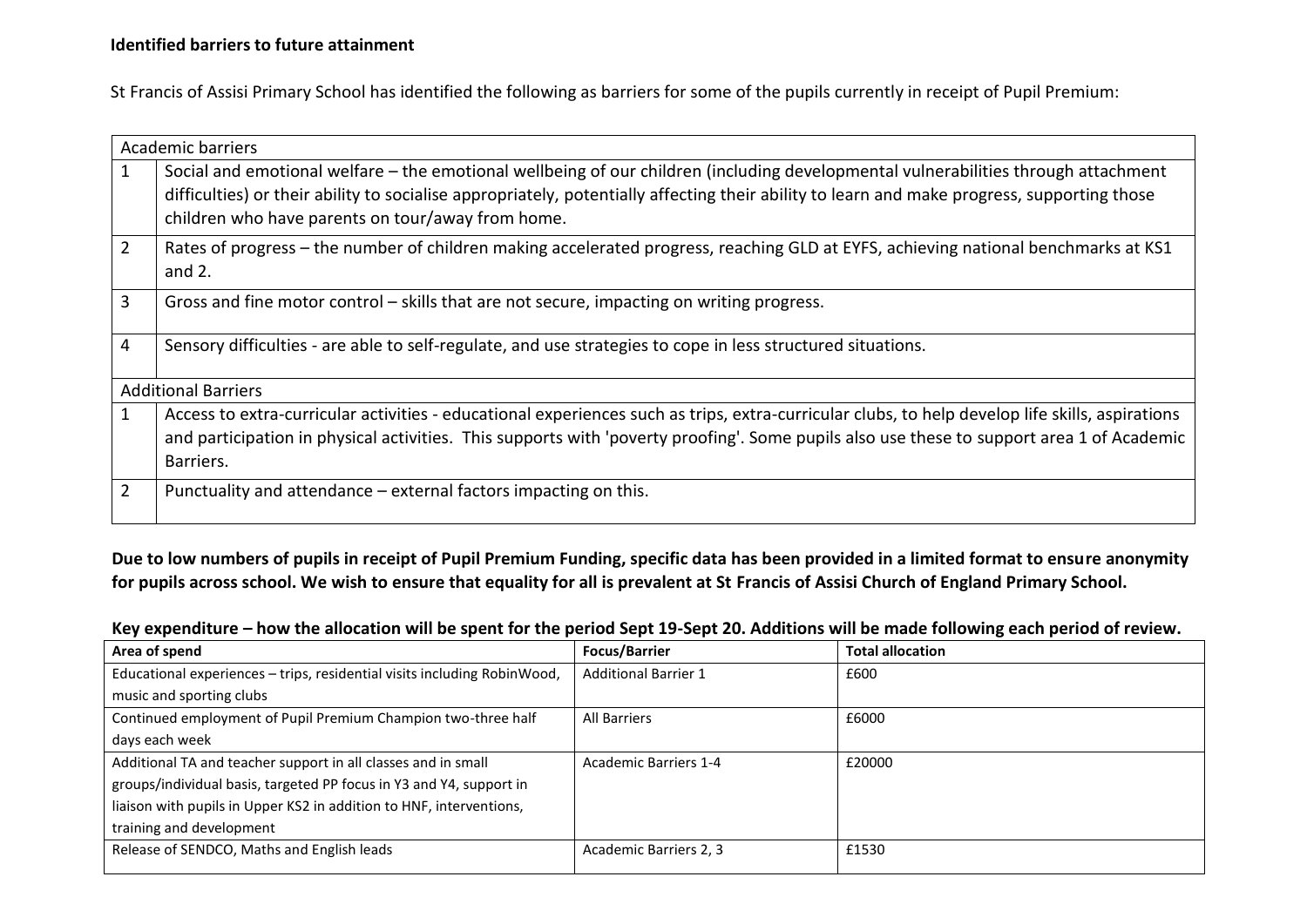|                                                                         |                              | Additional funds taken from school budget |
|-------------------------------------------------------------------------|------------------------------|-------------------------------------------|
|                                                                         |                              | <b>Total: £45150</b>                      |
| and punctuality.                                                        |                              |                                           |
| Education Welfare Ltd employed by the school to support attendance      | <b>Additional Barrier 2</b>  | £7500                                     |
| Teacher, Pupil Premium Governor and Pupil Premium Champion.             |                              |                                           |
| days each term and to review Pupil Premium Funding with Head            |                              |                                           |
| Time for SENDCO responsible for target setting and support for staff 2  | All Barriers                 | £1020                                     |
| motor needs.                                                            |                              |                                           |
| weekly sessions for pupils linked to attachment, sensory and gross/fine |                              |                                           |
| External agency support (STRIVE) which is part of Future Steps to lead  | Academic Barriers 1, 3, 4    | £7500                                     |
| Additional training for staff including lunchtime supervisors           | Academic Barriers 1, 2, 4    | £2000                                     |
| Resources to support and improve teaching and learning                  | <b>Academic Barriers 1-4</b> | £2000                                     |

|          | Academic Barriers - 1. To increase the social and emotional wellbeing of pupils in school. |                                 |                                     |                      |            |                               |  |  |
|----------|--------------------------------------------------------------------------------------------|---------------------------------|-------------------------------------|----------------------|------------|-------------------------------|--|--|
|          | Intended outcomes - why these                                                              | <b>Action</b>                   | What is the evidence and rationale  | Implementation       | <b>RAG</b> | <b>Impact and Review</b>      |  |  |
|          | approaches are being taken                                                                 |                                 | for this choice?                    |                      |            |                               |  |  |
| Teaching | Pupils are able to self-regulate and                                                       | TAs to access attachment        | WHOLE SCHOOL - SEL approaches       | Training for staff.  |            | School continues to be an     |  |  |
|          | use strategies to cope in less                                                             | training to support pupils,     | are embedded into routine           |                      |            | Attachment Lead School.       |  |  |
|          | structured situations.                                                                     | regular discussions across all  | educational practices and           | TA support within    |            | SENDCO attends termly         |  |  |
|          |                                                                                            | staff including how to cater    | supported by professional           | the classroom with   |            | briefings.                    |  |  |
|          | Attachment principles are fully                                                            | within the classroom.           | development and training for staff. | groups and           |            | TA Training in October 2019.  |  |  |
|          | embedded throughout school.                                                                |                                 | In addition, the implementation of  | individuals to       |            | Mental Health and Wellbeing   |  |  |
|          |                                                                                            |                                 | the programme and the degree to     | support social and   |            | part of themed weeks in Sept  |  |  |
|          | To ensure all members of staff                                                             |                                 | which teachers are committed to     | emotional            |            | 2019.                         |  |  |
|          | understand individual needs relating                                                       |                                 | the approach appear to be           | wellbeing.           |            |                               |  |  |
|          | to social and emotional difficulties                                                       |                                 | important (EEF +4months)            |                      |            |                               |  |  |
|          | and can implement strategies                                                               |                                 |                                     |                      |            |                               |  |  |
|          | appropriate to individuals.                                                                |                                 | Attainment increase - linked with   |                      |            |                               |  |  |
|          |                                                                                            |                                 | SEL - The mental wellbeing of our   |                      |            |                               |  |  |
|          |                                                                                            |                                 | children needs to be at the         |                      |            |                               |  |  |
|          |                                                                                            |                                 | forefront of our curriculum aims.   |                      |            |                               |  |  |
|          |                                                                                            |                                 | Mental health of our children is a  |                      |            |                               |  |  |
|          |                                                                                            |                                 | priority and we feel the FS         |                      |            |                               |  |  |
|          |                                                                                            |                                 | programme and additional support    |                      |            |                               |  |  |
|          |                                                                                            |                                 | in class will enhance our care and  |                      |            |                               |  |  |
|          |                                                                                            |                                 | provision for vulnerable children.  |                      |            |                               |  |  |
|          |                                                                                            |                                 | (Social and Emotional Learning EEF  |                      |            |                               |  |  |
|          |                                                                                            |                                 | +4 months)                          |                      |            |                               |  |  |
| Targeted | Opportunities for one-to-one time                                                          | Half termly discussions between | Social and Emotional Learning       | <b>Pupil Premium</b> |            | <b>Pupil Premium Champion</b> |  |  |
| academic | with Pupil Premium Champion to                                                             | teachers/TAs/Pupil Premium      | interventions have an identifiable  | Champion             |            | role given to CE in Oct 2019. |  |  |
| Support  | assess children's needs and develop                                                        | Champion/HT regarding           | and valuable impact on attitudes to | funding/release to   |            |                               |  |  |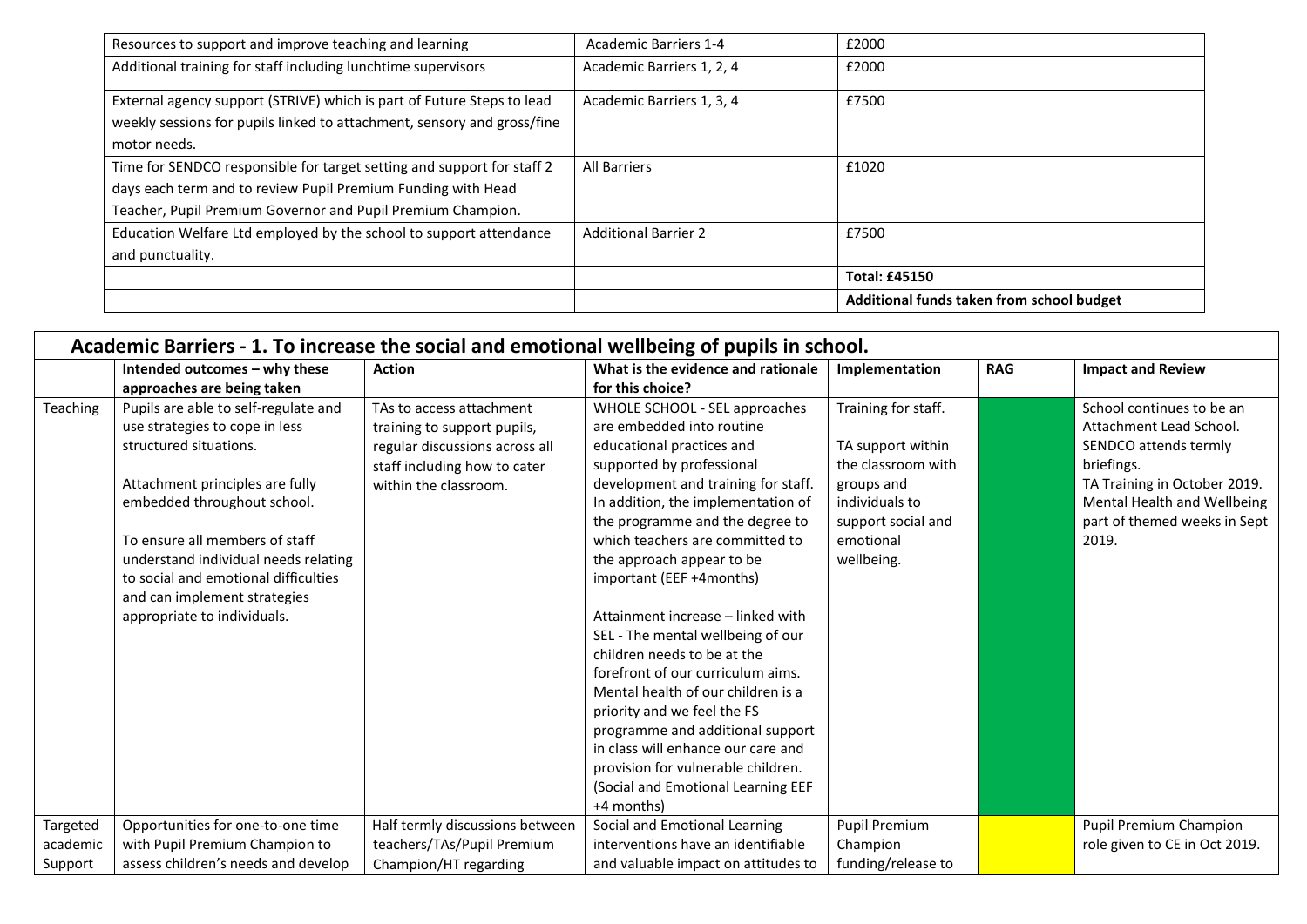|            | further strategies in liaison with     | individual pupils including those | learning and social relationships in   | work with                | One-to-one time given to      |
|------------|----------------------------------------|-----------------------------------|----------------------------------------|--------------------------|-------------------------------|
|            | teachers/TAs/parents and carers.       | in receipt of PP and how          | school. They also have an average      | individuals on a one-    | pupils and in liaison with    |
|            |                                        | booster sessions/interventions    | overall impact of four months'         | to-one basis and         | home issues.                  |
|            | Targeted support for individuals to    | could improve outcomes.           | additional progress on attainment.     | meet with parents        | Resources purchased and       |
|            | develop social skills in classroom and |                                   | $(EEF+)$                               | and staff.               | continue to be updated.       |
|            | during playtimes/lunchtimes.           | Purchase resources and            |                                        |                          | PUPIL VOICE regarding TAs     |
|            |                                        | equipment to support further.     | Teaching assistants - There is also    | Resources and            | with individuals:             |
|            | Targeted resources and time to for     | Use within specific spaces to     | evidence that working with TAs can     | equipment to             | "I'm happy when I come to     |
|            | adults to work with children to        |                                   | lead to improvements in pupils'        | support individual       | school." (Previously used to  |
|            | ensure they have opportunities to      | support self-regulation, impulse  | attitudes. Research which focuses      | pupils' social and       | state was going to escape     |
|            | communicate with parents who are       | control and sensory needs.        | on teaching assistants who provide     | emotional needs -        | school on a daily basis)      |
|            | away.                                  |                                   | one to one or small group support      | also organised           | "I have a way to connect to   |
|            |                                        | Theraplay on an individual basis  | shows a stronger positive benefit of   | within spare             | him." (Pupil where parent is  |
|            |                                        | and in groups to support          | between three and five additional      |                          |                               |
|            | Pupils are able to self-regulate and   | executive functioning for pupils. |                                        | classroom.               | on tour)                      |
|            | use strategies to cope in less         |                                   | months on average.                     |                          |                               |
|            | structured situations.                 |                                   |                                        |                          | School closure meant that     |
|            |                                        |                                   | Attainment - Providing vulnerable      |                          | pupils were not able to       |
|            |                                        |                                   | children with valuable pre-teaching    |                          | access as much support from   |
|            |                                        |                                   | strengthens confidence and             |                          | Pupil Premium Champion.       |
|            |                                        |                                   | resilience as a learner. Children will |                          |                               |
|            |                                        |                                   | be better prepared for the             |                          |                               |
|            |                                        |                                   | challenges of their lessons            |                          |                               |
|            |                                        |                                   | therefore achieve better outcomes      |                          |                               |
|            |                                        |                                   | (Small group tuition EEF +4 months)    |                          |                               |
| Wider      | Opportunities for one-to-one time      | STRIVE, which is part of Future   | Social and Emotional Learning          | <b>Pupil Premium</b>     | One-to-one time given to      |
| Strategies | with Pupil Premium Champion to         | Steps to lead weekly sessions     | interventions have an identifiable     | Champion                 | pupils and in liaison with    |
|            | assess children's needs and develop    | for pupils linked to attachment   | and valuable impact on attitudes to    | funding/release to       | home issues.                  |
|            | further strategies in liaison with     | and sensory needs (cost           | learning and social relationships in   | work with                | 8 pupils with PP Funding      |
|            | teachers/TAs/parents and carers.       | includes one session each week    | school. They also have an average      | individuals on a         | access weekly sessions and    |
|            |                                        | and includes creation of          | overall impact of four months'         | one-to-one basis         | have a school programme       |
|            | Pupils are able to self-regulate and   | programmes and meetings with      | additional progress on attainment.     | and meet with            | which is carried out with an  |
|            | use strategies to cope in less         | staff).                           | $(EEF+)$                               | parents and staff.       | adult at least 3x per week.   |
|            | structured situations.                 |                                   |                                        |                          | Other pupils also access the  |
|            |                                        |                                   |                                        | <b>Support for TAs.</b>  | weekly sessions.              |
|            |                                        | TAs implement school              |                                        | <b>External agency</b>   | All pupils currently are      |
|            |                                        | programmes and support            |                                        | support sessions         | accessing the majority of     |
|            |                                        | pupils.                           |                                        | and programmes for       | their school day in the       |
|            |                                        |                                   |                                        | home and school          | classroom with their peers.   |
|            |                                        |                                   |                                        | e.g. Sensory,            | 2018-2019 - nurture           |
|            |                                        |                                   |                                        |                          | activities and room needed    |
|            |                                        |                                   |                                        | Attachment,              |                               |
|            |                                        |                                   |                                        | <b>Therapeutic, Play</b> | on a regular basis to support |
|            |                                        |                                   |                                        | <b>Based Therapy.</b>    | with self-regulation. HT and  |
|            |                                        |                                   |                                        |                          | DHT are no longer needed      |
|            |                                        |                                   |                                        |                          | outside each lunchtime.       |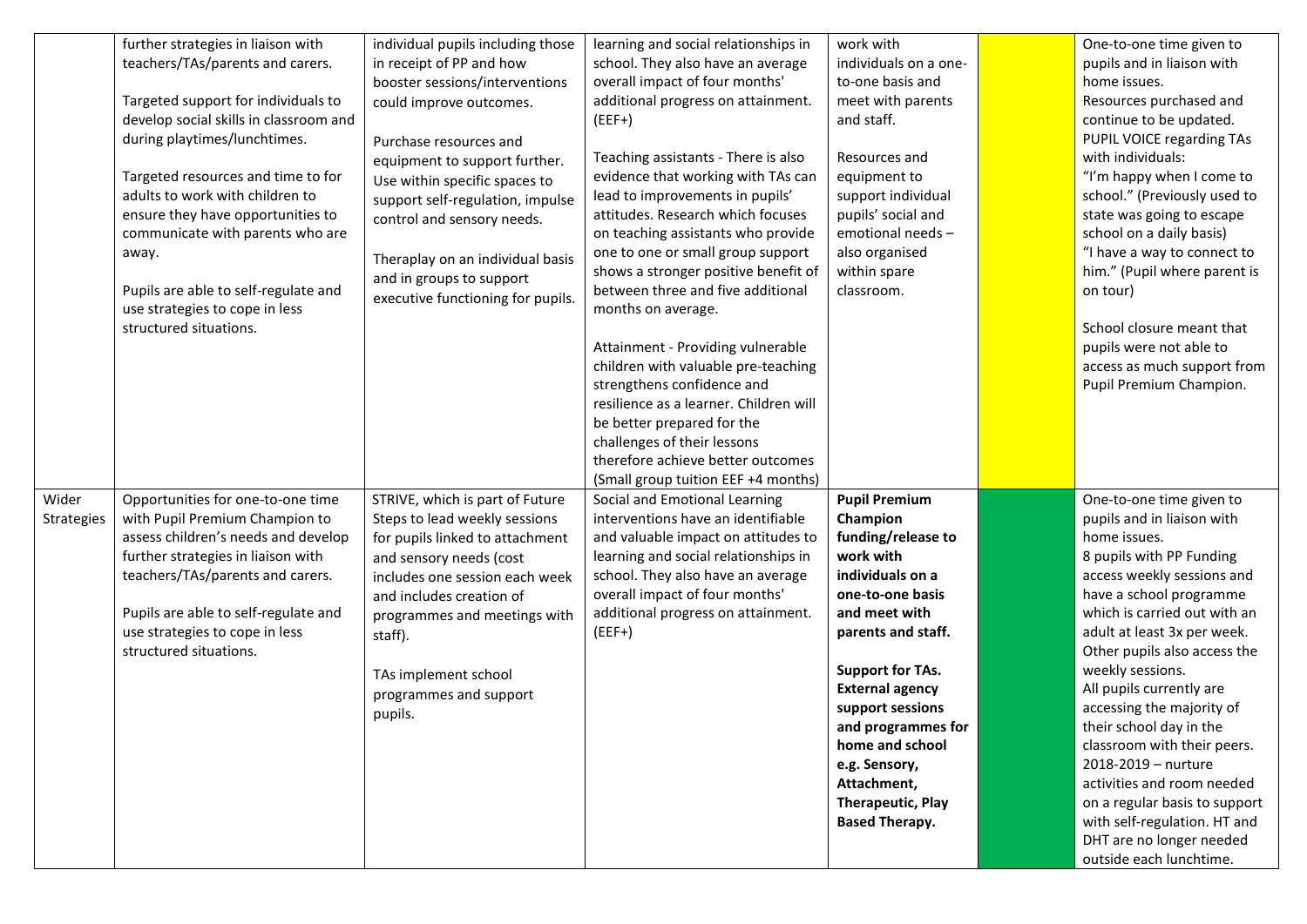| Academic Barriers - 2. Rates of progress - the number of children making progress, reaching or exceeding GLD at EYFS, achieving or<br>exceeding national benchmarks at KS1 and 2. |                                                                                                                                                                                                                                                                                                                                                                                                                                                                                                                                         |                                                                                                                                                                                                                                                                                                                                                                                                                                                                      |                                                                                                                                                                                                                                                                                                                                                                                                                                                                                                                                              |                                                                                                                                                                                                                                                                                                                                                             |                                                                                                                                             |                                                                                                                                                                                                                                                                                                                                                                                                                                                                                                                     |                                                                                                                                                                                                                                   |  |  |  |  |  |  |  |                                                                                            |                                                                                          |  |                                                                                                                    |
|-----------------------------------------------------------------------------------------------------------------------------------------------------------------------------------|-----------------------------------------------------------------------------------------------------------------------------------------------------------------------------------------------------------------------------------------------------------------------------------------------------------------------------------------------------------------------------------------------------------------------------------------------------------------------------------------------------------------------------------------|----------------------------------------------------------------------------------------------------------------------------------------------------------------------------------------------------------------------------------------------------------------------------------------------------------------------------------------------------------------------------------------------------------------------------------------------------------------------|----------------------------------------------------------------------------------------------------------------------------------------------------------------------------------------------------------------------------------------------------------------------------------------------------------------------------------------------------------------------------------------------------------------------------------------------------------------------------------------------------------------------------------------------|-------------------------------------------------------------------------------------------------------------------------------------------------------------------------------------------------------------------------------------------------------------------------------------------------------------------------------------------------------------|---------------------------------------------------------------------------------------------------------------------------------------------|---------------------------------------------------------------------------------------------------------------------------------------------------------------------------------------------------------------------------------------------------------------------------------------------------------------------------------------------------------------------------------------------------------------------------------------------------------------------------------------------------------------------|-----------------------------------------------------------------------------------------------------------------------------------------------------------------------------------------------------------------------------------|--|--|--|--|--|--|--|--------------------------------------------------------------------------------------------|------------------------------------------------------------------------------------------|--|--------------------------------------------------------------------------------------------------------------------|
|                                                                                                                                                                                   | Intended outcomes - why these                                                                                                                                                                                                                                                                                                                                                                                                                                                                                                           | <b>Action</b>                                                                                                                                                                                                                                                                                                                                                                                                                                                        | What is the evidence and                                                                                                                                                                                                                                                                                                                                                                                                                                                                                                                     | Implementation                                                                                                                                                                                                                                                                                                                                              | <b>RAG</b>                                                                                                                                  | <b>Impact and Review</b>                                                                                                                                                                                                                                                                                                                                                                                                                                                                                            |                                                                                                                                                                                                                                   |  |  |  |  |  |  |  |                                                                                            |                                                                                          |  |                                                                                                                    |
|                                                                                                                                                                                   |                                                                                                                                                                                                                                                                                                                                                                                                                                                                                                                                         |                                                                                                                                                                                                                                                                                                                                                                                                                                                                      | rationale for this choice?                                                                                                                                                                                                                                                                                                                                                                                                                                                                                                                   |                                                                                                                                                                                                                                                                                                                                                             |                                                                                                                                             |                                                                                                                                                                                                                                                                                                                                                                                                                                                                                                                     |                                                                                                                                                                                                                                   |  |  |  |  |  |  |  |                                                                                            |                                                                                          |  |                                                                                                                    |
| Teaching                                                                                                                                                                          | approaches are being taken<br>Accelerated progress from low<br>starting points to further improve<br>GLD and pupils to then catch up and<br>keep up once in Y1.<br>Children need to be more 'school<br>ready' by end of EYFS.<br>Pupils to be on track in their phonics<br>at end of EY and throughout Y1.<br>Phonics check scores to continue to<br>improve, including resits at Y2.<br>End of KS1 data to continue to<br>improve so individual children reach<br>or exceed national benchmarks.<br>Progress across all year groups to | Full time TA in each Reception<br>classroom to support teaching<br>and learning.<br>SENDCO funding/release to<br>meet with staff to discuss needs<br>on a termly basis and support<br>teachers with Quality First<br>teaching, provision mapping<br>and interventions.<br>SLT English and Maths lead<br>release time to ensure<br>development and progression<br>of writing and aspects of maths<br>throughout EYFS, KS1 and KS2.<br>Additional TA across Y3 and Y4. | Early Years - GLD - evidence<br>suggests that early years and pre-<br>school interventions have a<br>positive impact, delivering<br>an average of around five<br>additional months' progress (EEF<br>+5 months)<br>Phonics - (EEF+ 4months)<br>important to match the teaching<br>to children's particular needs and<br>systematically teach the sound<br>patterns with which they are not<br>yet confident.<br>Last Year's Data:<br>- 50% of pupils in EY achieved GLD<br>and the 50% who did not, were<br>only missing in two of the areas | Half termly PP<br>meetings with HT-<br>pupils highlighted for<br>progress and support.<br>Discussions regarding<br>individual pupils<br>including those in<br>receipt of PP and how<br>booster<br>sessions/interventions<br>could improve<br>outcomes.<br>Data analysis at each<br>milestone to identify<br>pupils whose progress<br>is causing concern and |                                                                                                                                             | TAs supported the teaching<br>and learning within the<br>classroom across all year<br>groups. TAs and Teachers<br>have smaller group phonics<br>sessions across EYFS and KS1.<br>Although school end of key<br>stage assessments did not<br>take place due to school<br>closure (COVID-19),<br>projections at end of EYFS<br>were for 2 out of 4 pupils to<br>achieve GLD. All 4 pupils<br>returned to school as part of<br>phased opening in June 20.<br>Pupils in Y1 at end of the<br>academic year were on track |                                                                                                                                                                                                                                   |  |  |  |  |  |  |  |                                                                                            |                                                                                          |  |                                                                                                                    |
|                                                                                                                                                                                   | ensure that children are making<br>positive progress whenever possible.<br>End of KS2 data to indicate<br>individual children have reached                                                                                                                                                                                                                                                                                                                                                                                              | SLT Maths and English lead<br>release time to monitor,<br>challenge and evaluate target<br>setting and the teaching and<br>learning.                                                                                                                                                                                                                                                                                                                                 |                                                                                                                                                                                                                                                                                                                                                                                                                                                                                                                                              |                                                                                                                                                                                                                                                                                                                                                             |                                                                                                                                             |                                                                                                                                                                                                                                                                                                                                                                                                                                                                                                                     |                                                                                                                                                                                                                                   |  |  |  |  |  |  |  | (Reading and Writing). Writing and<br>phonic catch up needed for the<br>50% not achieving. | to review successes.<br>Teachers to identify<br>groups/individuals for<br>TA support and |  | to reach the phonics<br>threshold. Results in Nov 20<br>was 100% for all four pupils.<br>Teacher assessment at end |
| national benchmarks or exceeded<br>expectations.                                                                                                                                  |                                                                                                                                                                                                                                                                                                                                                                                                                                                                                                                                         |                                                                                                                                                                                                                                                                                                                                                                                                                                                                      |                                                                                                                                                                                                                                                                                                                                                                                                                                                                                                                                              | - All Y1 pupils achieved Phonics<br>Threshold and continuing to make<br>good progress in Reading, Writing<br>and Maths. Additional new pupil<br>needs support in all areas.                                                                                                                                                                                 | challenge.<br>Regular review of<br>groupings and re-<br>shaping of focus as                                                                 |                                                                                                                                                                                                                                                                                                                                                                                                                                                                                                                     | of KS1 and end of KS2<br>despite school closure<br>resulted in 2 pupils Working<br>Towards the expected<br>standard and 2 pupils                                                                                                  |  |  |  |  |  |  |  |                                                                                            |                                                                                          |  |                                                                                                                    |
|                                                                                                                                                                                   |                                                                                                                                                                                                                                                                                                                                                                                                                                                                                                                                         |                                                                                                                                                                                                                                                                                                                                                                                                                                                                      |                                                                                                                                                                                                                                                                                                                                                                                                                                                                                                                                              | - 50% of Y2 pupils achieved<br>CRWM at Expected level. All pupils<br>achieved in Reading. Quality First<br>Teaching to support in Y3 needed<br>as well as interventions.                                                                                                                                                                                    | required.<br><b>English and Maths</b><br>leads to monitor<br>writing and maths<br>teaching and learning<br>throughout EYFS, KS1<br>and KS2. |                                                                                                                                                                                                                                                                                                                                                                                                                                                                                                                     | Working At the expected<br>standard. The pupil leaving<br>at the end of KS2 was due to<br>attend an Enhanced<br>Mainstream Secondary<br>School. The pupils at the end<br>of KS2 not reaching expected<br>was catered by attending |  |  |  |  |  |  |  |                                                                                            |                                                                                          |  |                                                                                                                    |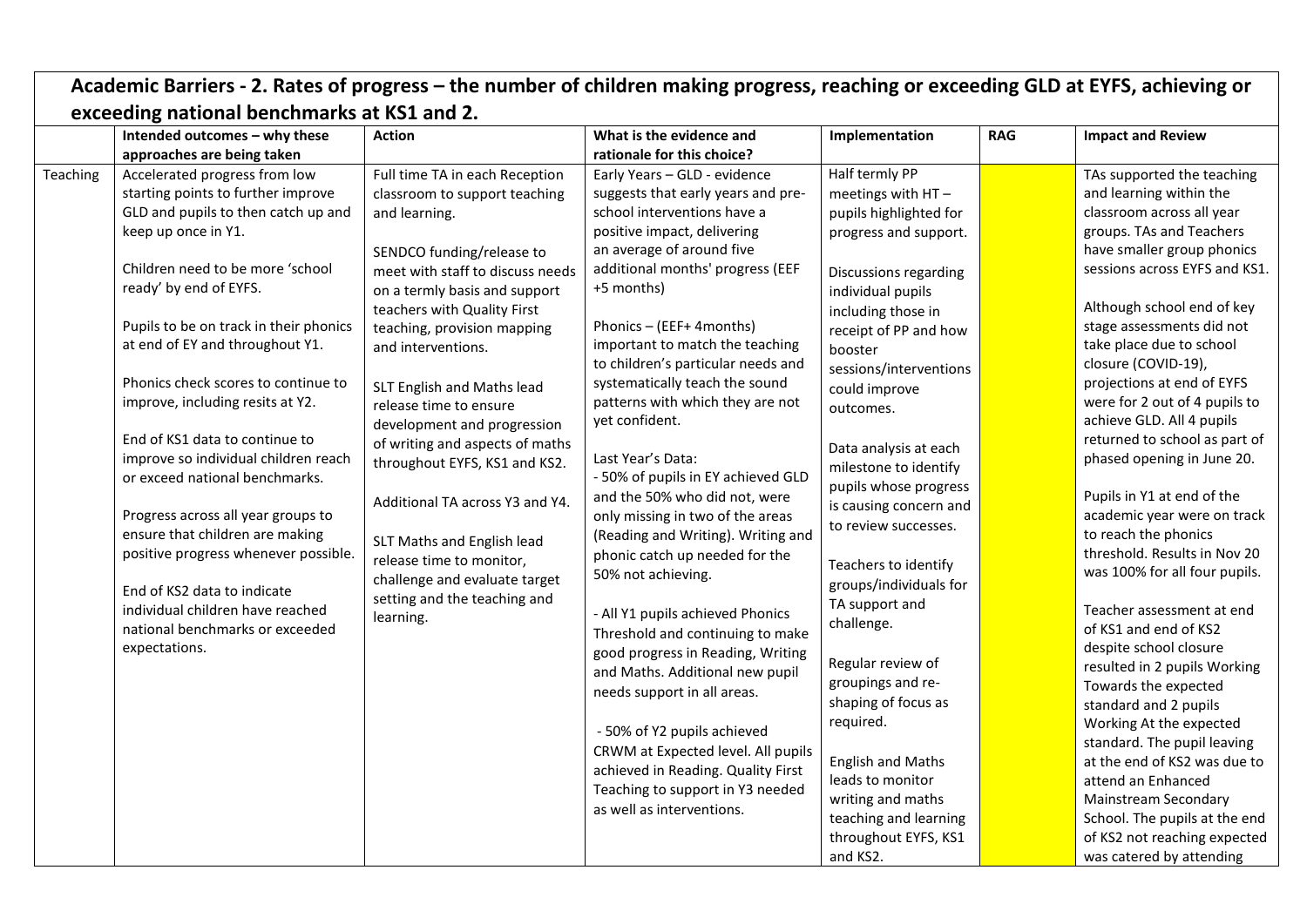|                                 |                                                                                                                            |                                                                                                                                                                                                                                                                                        | - Y6 Pupils to access KS2<br>assessments and use of Reading<br>Plus to support reading progress. |                                                                                                                                                              | school for 100% of the time<br>throughout the closure.<br>Individual targets were met.                                                                                                                                                                                                                                                                                             |
|---------------------------------|----------------------------------------------------------------------------------------------------------------------------|----------------------------------------------------------------------------------------------------------------------------------------------------------------------------------------------------------------------------------------------------------------------------------------|--------------------------------------------------------------------------------------------------|--------------------------------------------------------------------------------------------------------------------------------------------------------------|------------------------------------------------------------------------------------------------------------------------------------------------------------------------------------------------------------------------------------------------------------------------------------------------------------------------------------------------------------------------------------|
| Targeted<br>academic<br>Support | See above<br>Progress across all year groups to<br>ensure that children are making<br>positive progress whenever possible. | Pupil Premium Champion and<br>TA funding/release to work<br>with individuals on a one-to-<br>one basis.<br>One to one targeted TA support<br>for pupils in Y5 and Y6.<br>Additional TA across Y3 and Y4.<br>EYFS, Y1 and Y2 Additional<br>phonics support to catch up<br>then keep up. | See above                                                                                        | Discussions regarding<br>individual pupils<br>including those in<br>receipt of PP and how<br>booster<br>sessions/interventions<br>could improve<br>outcomes. | One-to-one phonics<br>interventions for pupils in<br>EYFS and Y1.<br>Daily targeted support for Y5<br>and Y6 pupils to access<br>curriculum.<br>TA in Y3/4 to work with<br>pupils on interventions,<br>reactive and planned.<br>Pupils in Y1 at end of the<br>academic year were on track<br>to reach the phonics<br>threshold. Results in Nov 20<br>was 100% for all four pupils. |
| Wider<br>Strategies             |                                                                                                                            |                                                                                                                                                                                                                                                                                        |                                                                                                  |                                                                                                                                                              |                                                                                                                                                                                                                                                                                                                                                                                    |

|                                 | Academic Barriers - 3. Gross and fine motor control – skills that are not secure, impacting on writing progress.                                                               |                                                                                                                                                                                                                                                                                 |                                                                                                                                                                                                              |                                                                                                                                                                  |            |                                                                                                                                                                                                                                                                                                       |  |
|---------------------------------|--------------------------------------------------------------------------------------------------------------------------------------------------------------------------------|---------------------------------------------------------------------------------------------------------------------------------------------------------------------------------------------------------------------------------------------------------------------------------|--------------------------------------------------------------------------------------------------------------------------------------------------------------------------------------------------------------|------------------------------------------------------------------------------------------------------------------------------------------------------------------|------------|-------------------------------------------------------------------------------------------------------------------------------------------------------------------------------------------------------------------------------------------------------------------------------------------------------|--|
|                                 | Intended outcomes - why these<br>approaches are being taken                                                                                                                    | <b>Action</b>                                                                                                                                                                                                                                                                   | What is the evidence and rationale<br>for this choice?                                                                                                                                                       | Implementation                                                                                                                                                   | <b>RAG</b> | <b>Impact and Review</b>                                                                                                                                                                                                                                                                              |  |
| Teaching                        | Developing gross motor control,<br>then fine motor control will prepare<br>children for improved pencil control.<br>Sustained writing will improve when<br>children are ready. | Resources - including ICT based<br>for pupils throughout school.<br>Release of SENDCo to support<br>teachers with strategies and<br>develop EYFS practices for<br>children needing support.<br>Full time TA in each Reception<br>classroom to support teaching<br>and learning. | Early Years - GLD - evidence<br>suggests that early years and pre-<br>school interventions have a positive<br>impact, delivering an average of<br>around five additional months'<br>progress (EEF +5 months) | Termly meetings to<br>assess whether<br>progress is being<br>made through use of<br>resources with<br>SENDCo.<br>Monitoring of<br>interventions and<br>progress. |            | Range of resources used in<br>the indoor and outdoor areas<br>in school. Workout<br>Wednesday resources and<br>activities for pupils in<br>Reception.<br>Y1 specific fine motor control<br>activities to support writing.<br>School closure limited<br>progress with this during<br>summer term 2020. |  |
| Targeted<br>academic<br>Support | Developing gross motor control,<br>then fine motor control will prepare<br>children for improved pencil control.                                                               | TA time to work with children<br>on specific activities (Inc Pupil                                                                                                                                                                                                              | Pupils not reaching Expected at end<br>of EYFS due to writing need to<br>develop their fine motor control                                                                                                    | Timetabling to allow<br>activities to take                                                                                                                       |            | Small group activities to<br>support pupils. Pupils in Y1<br>have increased pencil control                                                                                                                                                                                                            |  |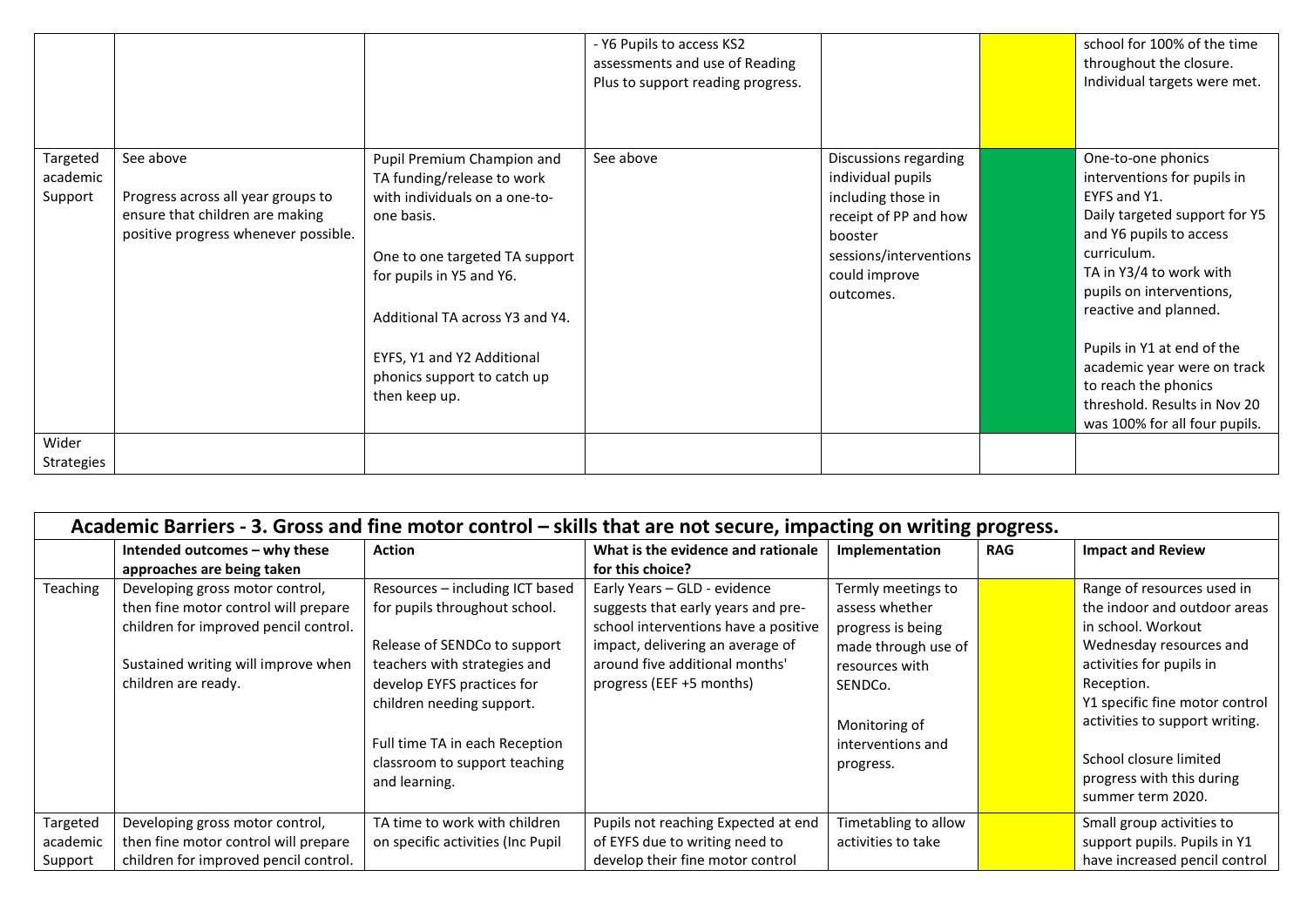|                            | Sustained writing will improve when<br>children are ready.                                                                                                                     | Premium Champion-<br>specifically at EY and KS1).                                                                                                                                                                                                                                                                                                                                                                                | which impacts on handwriting and<br>readiness to write.                                                                                                                                              | place with groups<br>and adult support.                                                                                                             | and grip and writing has<br>improved (evidence in<br>books).<br>Writing up to end of spring<br>term 2020 showed increased<br>fine motor control. This<br>decreased whilst pupils were<br>accessing remote learning.                        |
|----------------------------|--------------------------------------------------------------------------------------------------------------------------------------------------------------------------------|----------------------------------------------------------------------------------------------------------------------------------------------------------------------------------------------------------------------------------------------------------------------------------------------------------------------------------------------------------------------------------------------------------------------------------|------------------------------------------------------------------------------------------------------------------------------------------------------------------------------------------------------|-----------------------------------------------------------------------------------------------------------------------------------------------------|--------------------------------------------------------------------------------------------------------------------------------------------------------------------------------------------------------------------------------------------|
| Wider<br><b>Strategies</b> | Developing gross motor control,<br>then fine motor control will prepare<br>children for improved pencil control.<br>Sustained writing will improve when<br>children are ready. | STRIVE, which is part of Future<br>Steps to lead weekly sessions<br>for pupils linked to developing<br>fine and gross motor control<br>(cost includes one session each<br>week and includes creation of<br>programmes and meetings with<br>staff).<br>Parent Information Sessions and<br>communication in Nursery and<br>Reception to inform parents of<br>support to develop gross then<br>fine motor control<br>appropriately. | Association between parental<br>engagement and a child's academic<br>success is well established and<br>there is a long history of research<br>into parental engagement<br>programmes (EEF +3months) | External agency<br>support sessions and<br>programmes for<br>home and school<br>e.g. Sensory,<br>Attachment,<br>Therapeutic, Play<br>Based Therapy. | <b>Parent Information Sessions</b><br>planned and led by teaching<br>staff.<br>STRIVE advice given to staff<br>and support for pupils.<br>To end of spring term, pupil<br>programmes developed and<br>advice provided to staff in<br>EYFS. |

**Academic Barriers - 4. Sensory difficulties – supporting pupils to be able to self-regulate, and use strategies to cope in less structured situations.**

|          | Intended outcomes - why these        | <b>Action</b>                | What is the evidence and rationale   | Implementation     | <b>RAG</b> | <b>Impact and Review</b>      |  |  |
|----------|--------------------------------------|------------------------------|--------------------------------------|--------------------|------------|-------------------------------|--|--|
|          | approaches are being taken           |                              | for this choice?                     |                    |            |                               |  |  |
| Teaching | Resources and adult time will        | Resources - including ICT    | A number of pupils in receipt of     | Training needed to |            | All classes using Peer        |  |  |
|          | support self-regulation and increase | based.                       | PPG have this as a key barrier to    | ensure resources   |            | Massage programme in          |  |  |
|          | attention.                           |                              | learning which needs support prior   | and time used      |            | classes.                      |  |  |
|          |                                      | Training for staff including | to academic strategies.              | appropriately and  |            | TAs used to support pupils    |  |  |
|          | Targeted resources and time to for   | lunchtime supervisors.       |                                      | effectively.       |            | when needed and               |  |  |
|          | adults to work with children to      |                              | Teaching assistants - There is also  |                    |            | discussions have been held    |  |  |
|          | ensure they have opportunities to    | Peer Massage for pupils on a | evidence that working with TAs can   |                    |            | to read cues and pre-empt     |  |  |
|          | self-regulate and are supported with | regular basis.               | lead to improvements in pupils'      |                    |            | situations before they occur. |  |  |
|          | de-escalation.                       |                              | attitudes. Research which focuses    |                    |            | PUPIL VOICE                   |  |  |
|          |                                      | PSHE curriculum tailored to  | on teaching assistants who provide   |                    |            |                               |  |  |
|          | Pupils are able to function in the   | meet the needs of pupils.    | one to one or small group support    |                    |            |                               |  |  |
|          | classroom wellbeing and mental       |                              | shows a stronger positive benefit of |                    |            |                               |  |  |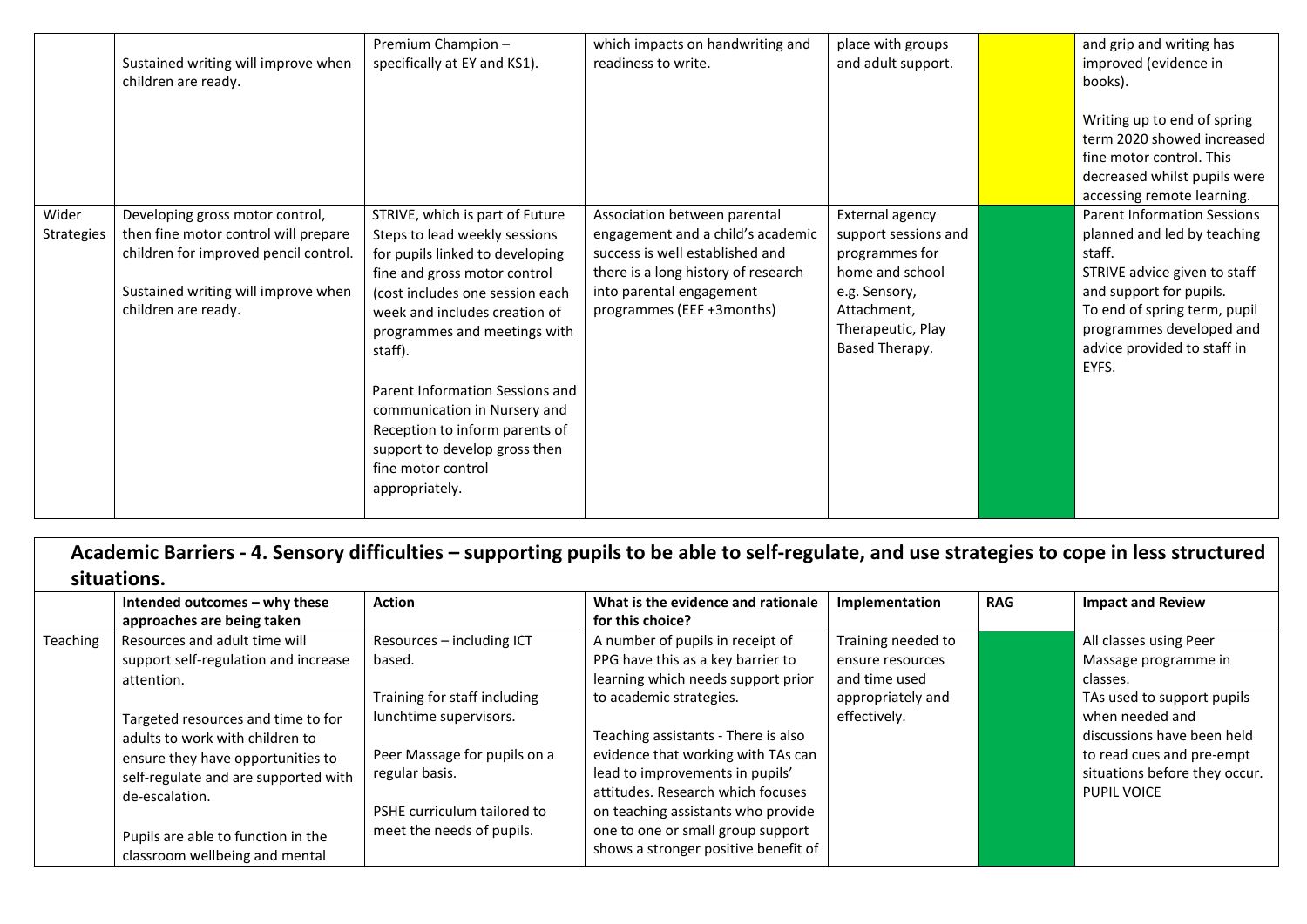|                                 | wellbeing has a positive impact on<br>classroom behaviour and readiness<br>to learn. |                                                                                                                                                               | between three and five additional<br>months on average.                                                                                                                                                                                                                                                                                                                                                                                                                                                                                                                                                        |                                                                                                                                                                                                                                                                       |                                                                                                                                                                                                                                                                                                                                                                        |
|---------------------------------|--------------------------------------------------------------------------------------|---------------------------------------------------------------------------------------------------------------------------------------------------------------|----------------------------------------------------------------------------------------------------------------------------------------------------------------------------------------------------------------------------------------------------------------------------------------------------------------------------------------------------------------------------------------------------------------------------------------------------------------------------------------------------------------------------------------------------------------------------------------------------------------|-----------------------------------------------------------------------------------------------------------------------------------------------------------------------------------------------------------------------------------------------------------------------|------------------------------------------------------------------------------------------------------------------------------------------------------------------------------------------------------------------------------------------------------------------------------------------------------------------------------------------------------------------------|
| Targeted<br>academic<br>Support | See above                                                                            | TA time to work with children<br>on specific activities.<br>Theraplay on an individual basis<br>and in groups to support<br>executive functioning for pupils. | Social and Emotional Learning<br>interventions have an identifiable<br>and valuable impact on attitudes to<br>learning and social relationships in<br>school. They also have an average<br>overall impact of four months'<br>additional progress on attainment.<br>$(EEF+)$<br>Teaching assistants - There is also<br>evidence that working with TAs can<br>lead to improvements in pupils'<br>attitudes. Research which focuses<br>on teaching assistants who provide<br>one to one or small group support<br>shows a stronger positive benefit of<br>between three and five additional<br>months on average. | Termly meetings to<br>assess whether<br>progress is being<br>made through use of<br>resources with<br>SENCo.<br>Monitoring of<br>provision mapping<br>and progress.<br>Observations during<br>class and<br>unstructured time<br>and support for<br>individual pupils. | One-to-one time given to<br>pupils and in liaison with<br>home issues.<br>All pupils currently are<br>accessing the majority of<br>their school day in the<br>classroom with their peers.<br>2018-2019 - nurture<br>activities and room needed<br>on a regular basis to support<br>with self-regulation. HT and<br>DHT are no longer needed<br>outside each lunchtime. |
| Wider<br>Strategies             |                                                                                      |                                                                                                                                                               |                                                                                                                                                                                                                                                                                                                                                                                                                                                                                                                                                                                                                |                                                                                                                                                                                                                                                                       |                                                                                                                                                                                                                                                                                                                                                                        |

**Additional Barriers – 1. Access to extra-curricular activities - educational experiences such as trips, extra-curricular clubs, to help develop life skills, aspirations and participation in physical activities. This supports with 'poverty proofing'. Some pupils also use these to support area 1 of Academic Barriers.**

|                   | Intended outcomes - why these               | <b>Action</b>                       | What is the evidence        | Implementation       | <b>RAG</b> | <b>Impact and Review</b>        |
|-------------------|---------------------------------------------|-------------------------------------|-----------------------------|----------------------|------------|---------------------------------|
|                   | approaches are being taken                  |                                     | and rationale for this      |                      |            |                                 |
|                   |                                             |                                     | choice?                     |                      |            |                                 |
| Wider             | Learning tasks tailored to specific needs   | Half termly discussions between     | Robinwood adventurous       | <b>Fully funded</b>  |            | RobinWood paid for as well      |
| <b>Strategies</b> | of pupils - closing gaps in understanding.  | teachers/TAs/Pupil Premium          | residential visit - EEF (+3 | residential trip for |            | as a range of extra-curricular  |
|                   | Talents, skills and efforts in non-academic | Champion/HT and parents regarding   | months) to provide high     | individual children  |            | clubs and trips this year so    |
|                   | subjects are celebrated and develop self-   | individual activities could improve | level of physical and       | in Upper KS2         |            | far.                            |
|                   | confidence.                                 | outcomes and social skills.         | emotional challenge and     |                      |            | Reading Group and Chess         |
|                   | Communication between home and              |                                     | to develop problem          | All visits/trips     |            | Club set up for pupils - led by |
|                   | school is clear and accurate so             | School admin discussions and        | solving skills.             | funded for those     |            | children. PUPIL VOICE - "My     |
|                   | parents/carers understand the funding       | communication with parents/carers   | Outdoor Adventure           | parents/carers       |            | dad taught me then I set it     |
|                   | opportunities within school.                |                                     | Learning (+4 months         | wishing to access    |            | upI discovered that lots of     |
|                   |                                             |                                     | EEF.)                       | funding              |            | people enjoyed it."             |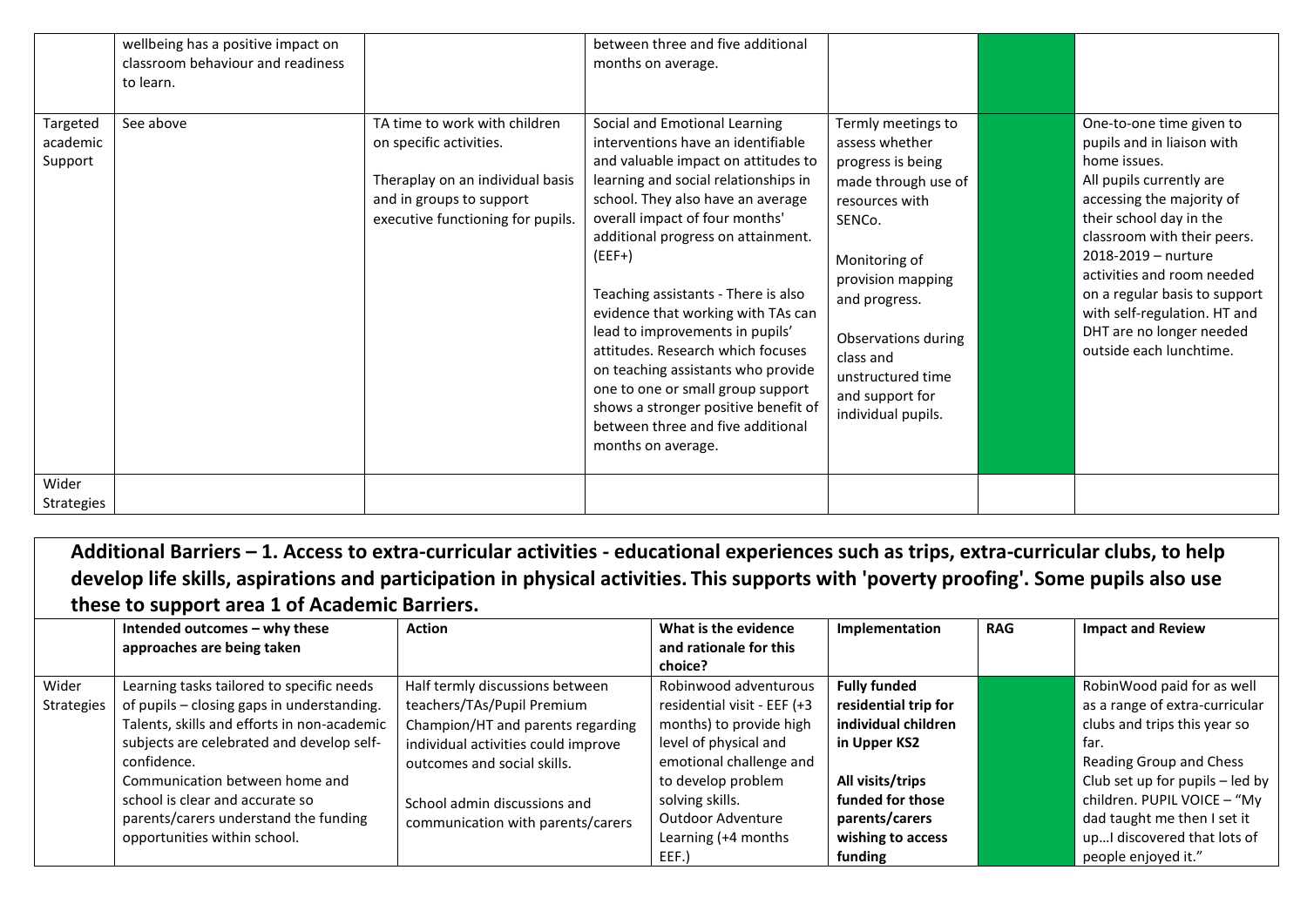| To ensure equality of access to all school   | as well as with coaches/music       |                            |                          | All pupils were able to access |
|----------------------------------------------|-------------------------------------|----------------------------|--------------------------|--------------------------------|
| led educational based activities/initiatives | teachers.                           | Association between        | Extra curricular         | all activities provided by the |
| - in line with the school's Single Equality  |                                     | parental engagement        | lunchtime or after       | school.                        |
| Policy and Charging and Remissions           | School admin to research additional | and a child's academic     | school clubs funded      |                                |
| Policy.                                      | opportunities for extra-curricular  | success is well            | at KS1 and KS2           |                                |
| Improved confidence for pupils in            | activities.                         | established and there is   |                          |                                |
| specified areas.                             |                                     | a long history of research | <b>Funding for Admin</b> |                                |
| Pupils are able to participate fully in      | Celebration through praise worship. | into parental              | time                     |                                |
| school trips and residential trips.          |                                     | engagement                 |                          |                                |
| Learning is supported by trips that are      |                                     | programmes (EEF            |                          |                                |
| carefully planned to enhance the school's    |                                     | +3months)                  |                          |                                |
| curriculum.                                  |                                     |                            |                          |                                |
| Social skills, independence, perseverance    |                                     |                            |                          |                                |
| and team-work are developed through          |                                     |                            |                          |                                |
| participation in group activities and        |                                     |                            |                          |                                |
| overnight stays on residential visits.       |                                     |                            |                          |                                |

| Additional Barriers $-$ 2. Punctuality and attendance $-$ external factors impacting on this. |                                                                                                                                                                                                                                              |                                                                                                                                                                  |                                                                                                                                                                                                                                                                           |                                                                                                                                                  |            |                                                                                                                                                                                                                                                                                                                                                                                                                                                                                                                             |
|-----------------------------------------------------------------------------------------------|----------------------------------------------------------------------------------------------------------------------------------------------------------------------------------------------------------------------------------------------|------------------------------------------------------------------------------------------------------------------------------------------------------------------|---------------------------------------------------------------------------------------------------------------------------------------------------------------------------------------------------------------------------------------------------------------------------|--------------------------------------------------------------------------------------------------------------------------------------------------|------------|-----------------------------------------------------------------------------------------------------------------------------------------------------------------------------------------------------------------------------------------------------------------------------------------------------------------------------------------------------------------------------------------------------------------------------------------------------------------------------------------------------------------------------|
|                                                                                               | Intended outcomes - why these<br>approaches are being taken                                                                                                                                                                                  | <b>Action</b>                                                                                                                                                    | What is the evidence<br>and rationale for this<br>choice?                                                                                                                                                                                                                 | Implementation                                                                                                                                   | <b>RAG</b> | <b>Impact and Review</b>                                                                                                                                                                                                                                                                                                                                                                                                                                                                                                    |
| Wider<br><b>Strategies</b>                                                                    | To increase attendance for individual<br>pupils and decrease persistent<br>absenteeism.<br>Education Welfare to support the school in<br>identifying, monitoring and evaluating<br>impact of individuals with punctuality and<br>attendance. | Education Welfare employed every<br>two weeks to monitor attendance<br>including punctuality. Discussions<br>held with parents. Support offered<br>where needed. | Good attendance at<br>school is vital for all<br>pupils. School needs to<br>work with parents and<br>children in partnership to<br>advocate good<br>attendance for all pupils,<br>particularly those who<br>are most vulnerable.<br>(Parental Engagement<br>EEF +3months) | Phone calls, use of<br>system to analyse<br>attendance, letters<br>to parents (every<br>two weeks).<br>Regular discussions<br>and updates to HT. |            | <b>Educational Welfare is</b><br>monitoring pupils and<br>discussing with Head Teacher<br>and parents. Information can<br>be found in Attendance File.<br>PUPIL VOICE - "I know that it<br>is important for me to come<br>to school every day."<br>During school closure, weekly<br>welfare checks and contact<br>made with pupils in receipt<br>of Pupil Premium.<br>Discussions with staff<br>regarding remote learning,<br>50% attended school during<br>closure and all Reception and<br>Y1 pupils returned in June 20. |